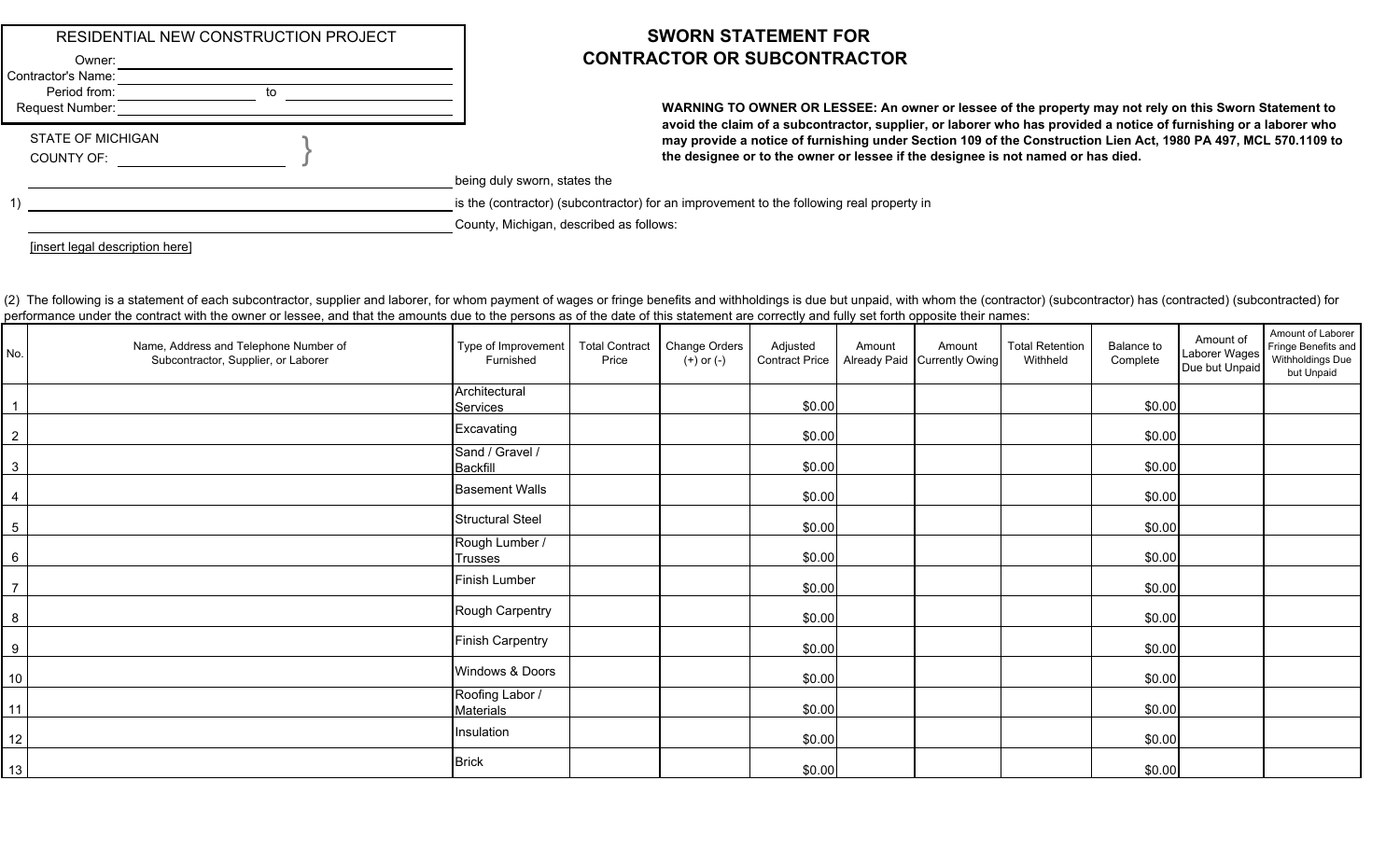| No. | Name, Address and Telephone Number of<br>Subcontractor, Supplier, or Laborer | Type of Improvement<br>Furnished     | <b>Total Contract</b><br>Price | Change Orders<br>$(+)$ or $(-)$ | Adjusted<br><b>Contract Price</b> | Amount | Amount<br>Already Paid Currently Owing | <b>Total Retention</b><br>Withheld | Balance to<br>Complete | Amount of<br>Laborer Wages<br>Due but Unpaid | Amount of Laborer<br>Fringe Benefits and<br>Withholdings Due<br>but Unpaid |
|-----|------------------------------------------------------------------------------|--------------------------------------|--------------------------------|---------------------------------|-----------------------------------|--------|----------------------------------------|------------------------------------|------------------------|----------------------------------------------|----------------------------------------------------------------------------|
| 14  |                                                                              | Mason Labor /<br>Material            |                                |                                 | \$0.00                            |        |                                        |                                    | \$0.00                 |                                              |                                                                            |
| 15  |                                                                              | Siding                               |                                |                                 | \$0.00                            |        |                                        |                                    | \$0.00                 |                                              |                                                                            |
| 16  |                                                                              | Rough Plumbing                       |                                |                                 | \$0.00                            |        |                                        |                                    | \$0.00                 |                                              |                                                                            |
| 17  |                                                                              | Finish Plumbing                      |                                |                                 | \$0.00                            |        |                                        |                                    | \$0.00                 |                                              |                                                                            |
| 18  |                                                                              | Rough Electrical                     |                                |                                 | \$0.00                            |        |                                        |                                    | \$0.00                 |                                              |                                                                            |
| 19  |                                                                              | <b>Finish Electrical</b>             |                                |                                 | \$0.00                            |        |                                        |                                    | \$0.00                 |                                              |                                                                            |
| 20  |                                                                              | <b>Drywall Labor</b>                 |                                |                                 | \$0.00                            |        |                                        |                                    | \$0.00                 |                                              |                                                                            |
| 21  |                                                                              | <b>Drywall Material</b>              |                                |                                 | \$0.00                            |        |                                        |                                    | \$0.00                 |                                              |                                                                            |
| 22  |                                                                              | Cement Work -<br>Inside              |                                |                                 | \$0.00                            |        |                                        |                                    | \$0.00                 |                                              |                                                                            |
| 23  |                                                                              | Cement Work -<br>Outside             |                                |                                 | \$0.00                            |        |                                        |                                    | \$0.00                 |                                              |                                                                            |
| 24  |                                                                              | Rough Heating / Air                  |                                |                                 | \$0.00                            |        |                                        |                                    | \$0.00                 |                                              |                                                                            |
| 25  |                                                                              | Finish Heating / Air                 |                                |                                 | \$0.00                            |        |                                        |                                    | \$0.00                 |                                              |                                                                            |
| 26  |                                                                              | Ceramic Tile                         |                                |                                 | \$0.00                            |        |                                        |                                    | \$0.00                 |                                              |                                                                            |
| 27  |                                                                              | Painting Labor /<br><b>Materials</b> |                                |                                 | \$0.00                            |        |                                        |                                    | \$0.00                 |                                              |                                                                            |
| 28  |                                                                              | Kitchen Cabinets                     |                                |                                 | \$0.00                            |        |                                        |                                    | \$0.00                 |                                              |                                                                            |
| 29  |                                                                              | Countertops                          |                                |                                 | \$0.00                            |        |                                        |                                    | \$0.00                 |                                              |                                                                            |
| 30  |                                                                              | Garage Door                          |                                |                                 | \$0.00                            |        |                                        |                                    | \$0.00                 |                                              |                                                                            |
| 31  |                                                                              | <b>Final Grading</b>                 |                                |                                 | \$0.00                            |        |                                        |                                    | \$0.00                 |                                              |                                                                            |
| 32  |                                                                              | <b>Electrical Fixtures</b>           |                                |                                 | \$0.00                            |        |                                        |                                    | \$0.00                 |                                              |                                                                            |
| 33  |                                                                              | Carpeting                            |                                |                                 | \$0.00                            |        |                                        |                                    | \$0.00                 |                                              |                                                                            |
| 34  |                                                                              | Floor Covering                       |                                |                                 | \$0.00                            |        |                                        |                                    | \$0.00                 |                                              |                                                                            |
| 35  |                                                                              | Built-In Appliances<br>Well / Septic |                                |                                 | \$0.00                            |        |                                        |                                    | \$0.00                 |                                              |                                                                            |
| 36  |                                                                              | Service                              |                                |                                 | \$0.00                            |        |                                        |                                    | \$0.00                 |                                              |                                                                            |